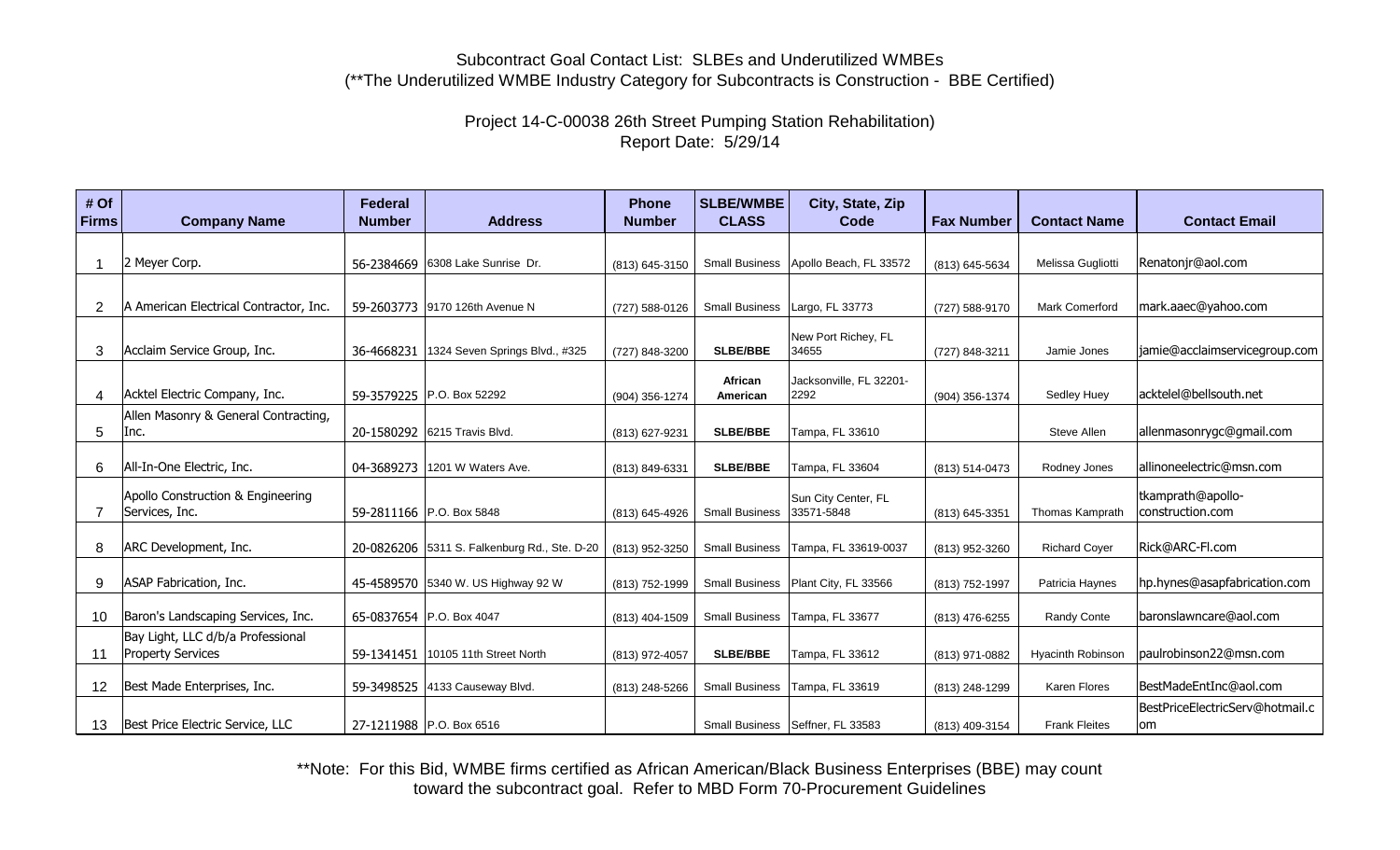# Project 14-C-00038 26th Street Pumping Station Rehabilitation) Report Date: 5/29/14

| # Of         |                                                   | <b>Federal</b> |                                         | <b>Phone</b>   | <b>SLBE/WMBE</b>      | City, State, Zip                  |                   |                          |                                       |
|--------------|---------------------------------------------------|----------------|-----------------------------------------|----------------|-----------------------|-----------------------------------|-------------------|--------------------------|---------------------------------------|
| <b>Firms</b> | <b>Company Name</b>                               | <b>Number</b>  | <b>Address</b>                          | <b>Number</b>  | <b>CLASS</b>          | Code                              | <b>Fax Number</b> | <b>Contact Name</b>      | <b>Contact Email</b>                  |
| 14           | Brown & Brown Electric, Inc.                      |                | 59-2283934 6555 N.W. 9th Ave. S-205     | (954) 938-8986 | African<br>American   | Ft. Lauderdale, FL 33310-<br>5003 | (954) 938-9272    | <b>Winston Brown</b>     | winston@brownandbrownelectri<br>c.com |
| 15           | <b>C&amp;C Painting Contractors Inc.</b>          |                | 59-3617521 8372 Standish Bend Dr.       | (813) 886-7100 | <b>Small Business</b> | Tampa, FL 33615                   | (813) 886-7102    | <b>Carlos Cubas</b>      | carlos@ccpainting.com                 |
| 16           | Cardinal Landscaping Services of<br>Tampa, Inc.   |                | 59-3394554 817 E. Okaloosa Ave.         | (813) 915-9696 | <b>Small Business</b> | Tampa, FL 33604                   | (813) 915-9695    | Mark Mantei              | Mike@cardinallandscape.com            |
| 17           | Castco Construction, Inc.                         |                | 59-2548614 9001 126th Ave. North        | (727) 585-4714 | <b>Small Business</b> | Largo, FL 33773                   | (727) 585-5091    | <b>Israel Castro</b>     | cconstr@tampabay.rr.com               |
| 18           | Chet Netherly, LLC d/b/a Anything in<br> Concrete |                | 20-3926235 246 W Canal Drive            | (727) 945-7035 | <b>Small Business</b> | Palm Harbor, FL 34684             | (727) 934-0568    | <b>Chet Netherly</b>     | netherlyWCAN@aol.com                  |
| 19           | CMK Construction, Inc.                            |                | 20-1609262 2053 Mountain Ash Way        | (727) 243-9234 | <b>Small Business</b> | New Port Richey, FL<br>34655      | (727) 848-2026    | <b>Manuel Kavouklis</b>  | manny@cmkconstructioninc.com          |
| 20           | Communication Support Network, Inc.               |                | 03-0379746 1984 lowa Ave. NE            | (813) 966-5200 | <b>Small Business</b> | St. Petersburg, FL 33703          | (813) 932-5421    | Sara Armstrong           | csn2@tampabay.rr.com                  |
| 21           | Crevello Electric, Inc.                           |                | 59-3559003 3305 N. Stanley Rd.          | (813) 986-6106 | <b>Small Business</b> | Plant City, FL 33565              | (813) 986-9633    | <b>Bill Crevello</b>     | crevelloelectric@gmail.com            |
| 22           | Diversified Coatings & Finishes, Inc.             |                | 59-3460053 12540 Green Oak Lane         | (813) 494-5543 | <b>Small Business</b> | Dade City, FL 33525               | (352) 567-1718    | <b>Bob Cook</b>          | bobcookdcf@gmail.com                  |
| 23           | E.S. Concrete Services, Inc.                      |                | 59-3119582 726 East Harbor Dr. South    | (727) 821-5029 | <b>SLBE/BBE</b>       | St. Petersburg, FL 33705          | (727) 821-5029    | Enoris Sly               | enorisslysr@yahoo.com                 |
| 24           | Ed's Lawn & Landscaping, Inc.                     |                | 59-3239828 P.O. Box 130744              | (813) 254-8499 | <b>Small Business</b> | Tampa, FL 33681                   | (813) 250-3779    | Susan Breit              | edslawn@verizon.net                   |
| 25           | Electrical Handyman Services                      |                | 27-2406369 7046-B West Hillsborough Ave | (813) 901-8185 | <b>Small Business</b> | Tampa, FL 33634                   | (813) 884-5060    | Jose Cruz                | ehs915@aol.com                        |
| 26           | Elite Industrial Painting, Inc.                   |                | 90-0658000 55 Dodecanese Blvd           | (727) 487-3636 | <b>Small Business</b> | Tarpon Springs, FL 34689          | (727) 940-5224    | <b>Theofilos Manglis</b> | Thmanglis@yahoo.com                   |
| 27           | Federico's Painting Corp                          |                | 20-3279278 6615 Winding Oak Dr.         | (813) 908-1404 |                       | Small Business   Tampa, FL 33625  | (813) 908-1404    | Federico De La Pava   m  | federico de la pava@hotmail.co        |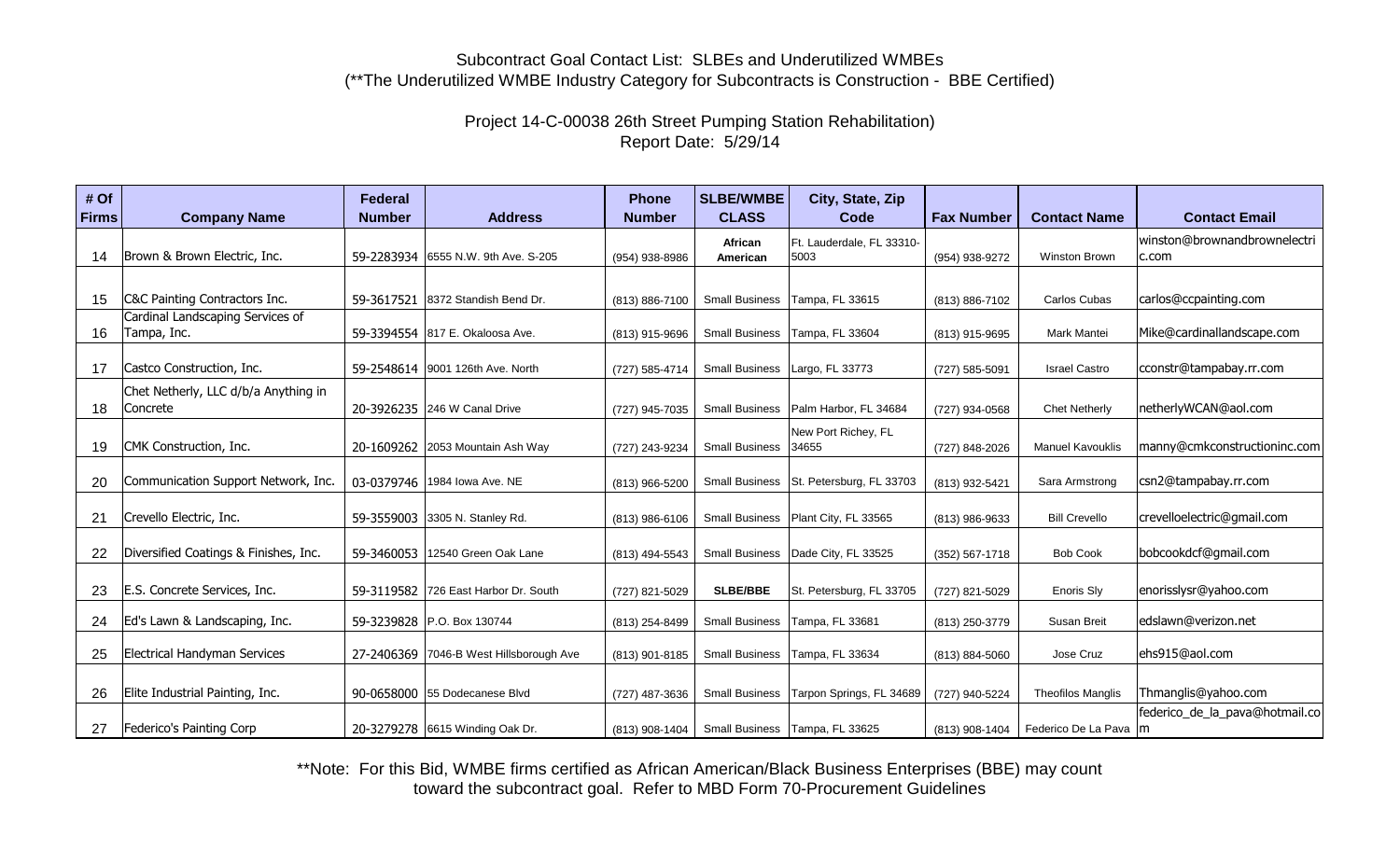# Project 14-C-00038 26th Street Pumping Station Rehabilitation) Report Date: 5/29/14

| # Of<br><b>Firms</b> | <b>Company Name</b>                     | Federal<br><b>Number</b> | <b>Address</b>                               | <b>Phone</b><br><b>Number</b> | <b>SLBE/WMBE</b><br><b>CLASS</b> | City, State, Zip<br>Code               | <b>Fax Number</b> | <b>Contact Name</b>        | <b>Contact Email</b>         |
|----------------------|-----------------------------------------|--------------------------|----------------------------------------------|-------------------------------|----------------------------------|----------------------------------------|-------------------|----------------------------|------------------------------|
|                      |                                         |                          |                                              |                               |                                  |                                        |                   |                            |                              |
|                      | Fletcher Painting, Inc. d/b/a/ Fletcher |                          |                                              |                               | African                          |                                        |                   |                            |                              |
| 28                   | Enterprise                              |                          | 59-3587717 4355 Fairmont Street #8           | (407) 290-1188                | American                         | Orlando, FL 32808                      | (407) 290-9309    | Junior Fletcher            | fletcherent-stacy@cfl.rr.com |
| 29                   | Fresh Start Development, Inc.           |                          | 20-3857845 P.O. Box 310592                   | (813) 758-5345                | <b>SLBE/BBE</b>                  | Tampa, FL 33680                        | (813) 333-5949    | Katina McClinton           | freshstartdevelop@yahoo.com  |
| 30                   | Gaylord / Miller Electric Corp          |                          | 59-1631953 602 North Oregon Avenue           | (813) 254-4681                | <b>Small Business</b>            | Tampa, FL 33606                        | (813) 254-9473    | James A. Tepper            | james.gmelectric@verizon.net |
|                      |                                         |                          |                                              |                               |                                  | Tarpon Springs, FL 34688-              |                   |                            |                              |
| 31                   | Gulf Coast Contracting, LLC             |                          | 20-1424580 P.O. Box 2178                     | (727) 938-6081                | <b>Small Business</b>            | 2178                                   | (727) 937-0967    | <b>Manuel Gialousis</b>    | qulfcoastoffL@aol.com        |
|                      |                                         |                          |                                              |                               |                                  | New Port Richey, FL                    |                   |                            |                              |
| 32                   | Harry's Painting & Enterprises, Inc.    |                          | 59-2820441 5250 Avery Road                   | (727) 848-1950                | <b>Small Business</b>            | 34652                                  | (727) 847-3474    | <b>Sherrie Satterfield</b> | hp@harryspainting.com        |
|                      |                                         |                          |                                              |                               |                                  |                                        |                   |                            |                              |
| 33                   | JBC Builders & Electric, Inc.           |                          | 08-0054484 5001 N. Nebraska Avenue, Suite A  | (813) 232-5000                | <b>Small Business</b>            | Tampa, FL 33603                        | (813) 232-3555    | <b>Gerald Martinez</b>     | jbc@tampabay.rr.com          |
|                      |                                         |                          |                                              |                               |                                  |                                        |                   |                            |                              |
| 34                   | JDP Electric, Inc.                      |                          | 59-3511620 6600 N. Florida Avenue            | (813) 234-4004                | <b>Small Business</b>            | Tampa, FL 33604                        | (813) 236-0394    | Jeffrey Priede             | jdpinc@tampabay.rr.com       |
|                      | JEB Management Inc. dba Good            |                          |                                              |                               |                                  |                                        |                   |                            |                              |
| 35                   | Neighbor Fence Co.                      |                          | 03-0416868 5011 20th Avenue South            | (813) 968-1921                | <b>Small Business</b>            | Tampa, FL 33619                        | (813) 241-6070    | Jeffrey Bognolo            | info@fence4u.biz             |
|                      |                                         |                          |                                              |                               |                                  |                                        |                   |                            |                              |
| 36                   | JMJ Site Development, Inc               |                          | 27-3413832 P.O. Box 1095                     | (813) 927-2484                | <b>Small Business</b>            | Lithia, FL 33547                       |                   | Jeff Joaquin               | jmjsitedevelopment@gmail.com |
|                      |                                         |                          |                                              |                               |                                  |                                        |                   |                            |                              |
| 37                   | Jungle Scapes                           |                          | 26-2517542   1717 E. Busch Blvd., Suite 1101 | (813) 516-9950                | <b>Small Business</b>            | Tampa, FL 33626                        | (813) 902-7221    | Hulsey Ebanks, Jr.         | info@jungle-scapes.com       |
|                      |                                         |                          |                                              |                               |                                  |                                        |                   |                            |                              |
| 38                   | Kilgore Construction, LLC               |                          | 26-3771464 11697 Walsingham Rd.              | (727) 755-2294                | <b>Small Business</b>            | Largo, FL 33778                        | (727) 581-5724    | Harold Kilgore             | jo@kilgorellc.com            |
|                      |                                         |                          |                                              |                               |                                  |                                        |                   |                            |                              |
| 39                   | Kimszal Contracting Inc.                |                          | 20-3450022 3435 Chessington Drive            | (813) 949-1750                | <b>Small Business</b>            | Land O' Lakes, FL 34638                | (813) 948-0451    | <b>Edward Kimszal</b>      | edkimszal@msn.com            |
|                      |                                         |                          |                                              |                               |                                  |                                        |                   |                            |                              |
| 40                   | Larsen Civil Construction LLC           |                          | 20-3567884 10456 66th Street                 | (727) 547-8100                | <b>Small Business</b>            | Pinellas Park, FL 33782                | (727) 547-8101    | Benjamin Larsen            | jim@larsencivil.com          |
|                      |                                         |                          |                                              |                               |                                  |                                        |                   |                            | LeosConstructionInc@yahoo.co |
| 41                   | Leo's Construction, Inc.                |                          | 51-0456226 1320 Illinois Ave.                | (727) 858-0266                |                                  | Small Business   Palm Harbor, FL 34683 |                   | <b>Travis Smudde</b>       | m                            |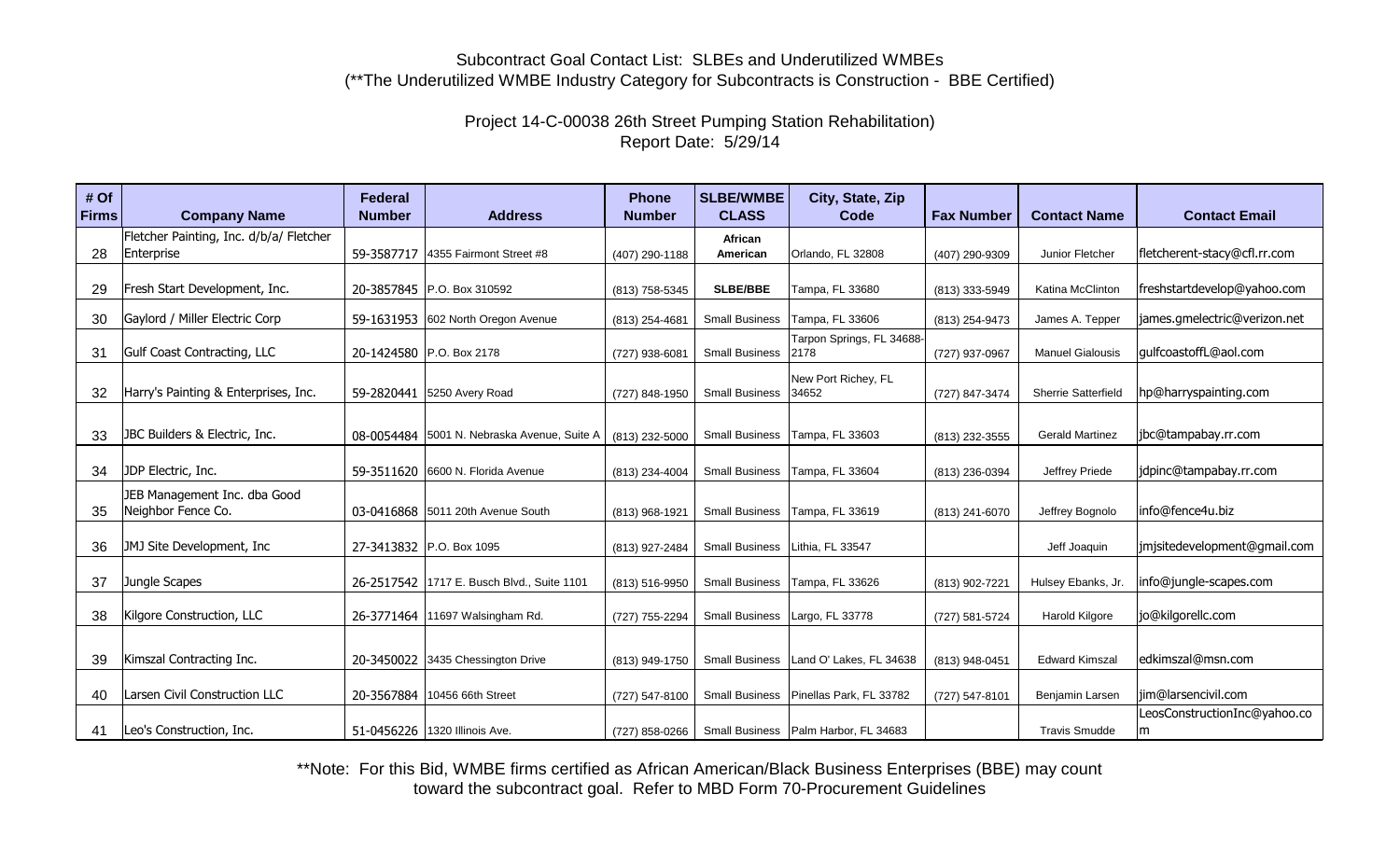# Project 14-C-00038 26th Street Pumping Station Rehabilitation) Report Date: 5/29/14

| # Of<br><b>Firms</b> | <b>Company Name</b>                          | <b>Federal</b><br><b>Number</b> | <b>Address</b>                        | <b>Phone</b><br><b>Number</b> | <b>SLBE/WMBE</b><br><b>CLASS</b> | City, State, Zip<br>Code         | <b>Fax Number</b> | <b>Contact Name</b>   | <b>Contact Email</b>                |
|----------------------|----------------------------------------------|---------------------------------|---------------------------------------|-------------------------------|----------------------------------|----------------------------------|-------------------|-----------------------|-------------------------------------|
|                      |                                              |                                 |                                       |                               |                                  |                                  |                   |                       |                                     |
| 42                   | L.S. Curb Service, Inc.                      |                                 | 59-3252745 4206 James L. Redman Pkwy  | (813) 737-1524                | African<br>American              | Plant City, FL 33567             | (813) 650-8654    | <b>Leaford Shakes</b> | Ishakes@Iscurb.com                  |
|                      |                                              |                                 |                                       |                               |                                  |                                  |                   |                       |                                     |
| 43                   | Manatee Electric, Inc.                       |                                 | 59-3454485 845 Thompson Road          | (813) 645-7000                | <b>Small Business</b>            | Lithia. FL FI                    | (813) 654-7568    | John Babuka           | john@reliableelectricusa.com        |
|                      |                                              |                                 |                                       |                               |                                  |                                  |                   |                       |                                     |
| 44                   | Mandy Electric, Inc.                         |                                 | 59-2914874 9353 E. Fowler Ave.        | (813) 264-9234                | <b>Small Business</b>            | Thonotosassa, FL 33592           | (813) 333-9701    | Armando Hernandez     | lhernandez@mandyselectric.com       |
|                      |                                              |                                 |                                       |                               |                                  |                                  |                   |                       |                                     |
| 45                   | Mar Supply Co.                               | 27-0206845 2851 8th St.         |                                       | (941) 286-3240                | <b>Small Business</b>            | Englewood, FL 34224              | (941) 214-8215    | Raul Corona           | info@marsupplyco.com                |
| 46                   | MDH Enterprises, Inc.                        | 55-0849332 281 E C St.          |                                       | (386) 789-2672                | African<br>American              | Orange City, FL 32763            | (866) 681-5026    | <b>Matize Hoskins</b> | matize@my-es.com                    |
|                      |                                              |                                 |                                       |                               |                                  |                                  |                   |                       |                                     |
| 47                   | Mend It Asphalt & Concrete Services,<br>Inc. |                                 | 59-3274522 4915 15th Avenue South     | (727) 327-7784                | <b>Small Business</b>            | Gulfport, FL 33707               | (727) 327-4504    | <b>Robert Mendez</b>  | menditasphaltconcrete@yahoo.c<br>om |
|                      |                                              |                                 |                                       |                               |                                  |                                  |                   |                       |                                     |
| 48                   | <b>MIMS Construction Company</b>             |                                 | 59-3442318 P.O. Box 681554            |                               | African<br>American              | Orlando, FL 32868-1554           |                   | <b>Lyndell Mims</b>   | lynn@mimsconstruction.com           |
|                      |                                              |                                 |                                       | (407) 298-6936                |                                  |                                  | (407) 290-1217    |                       |                                     |
| 49                   | Morelli Landscaping, Inc                     |                                 | 59-1877993 4855 162nd Avenue North    |                               | <b>Small Business</b>            | Clearwater, FL 33762             |                   | Joe Morelli           | vjmorelli@tampabay.rr.com           |
|                      |                                              |                                 |                                       | (727) 535-6263                |                                  |                                  | (727) 536-6855    |                       |                                     |
|                      |                                              |                                 | P.O. Box 292873 6441 Eureka           |                               |                                  |                                  |                   |                       |                                     |
| 50                   | NPC Mowing & Landscaping                     |                                 | 03-0555858 Springs Road               | (813) 967-4386                | <b>Small Business</b>            | Tampa, FL 33687-2873             | (352) 668-3295    | John Woodhouse        | Jwoodho793@aol.com                  |
|                      |                                              |                                 |                                       |                               |                                  |                                  |                   |                       |                                     |
| 51                   | On-Point Group, Inc.                         |                                 | 38-3788119 5608 Puritan Rd            | (813) 927-2808                | SLBE/BBE                         | Tampa, FL 33617                  | (813) 374-0993    | Daphne Jones          | d.jones@on-pointgroupinc.com        |
| 52                   | Ortzak Technology, LLC                       | 45-4837502                      | 13014 N. Dale Mabry Hwy, Suite<br>623 | (813) 961-6023                | <b>Small Business</b>            | Tampa, FL 33618                  |                   | Daniel Castro         | dcastro@ortzak.com                  |
|                      |                                              |                                 |                                       |                               |                                  |                                  | (813) 961-6023    |                       |                                     |
| 53                   | Paragon Building Contractors, Inc.           | 59-2464751                      | 1201 W. Waters Ave.                   | (813) 935-1600                | African<br>American              | Tampa, FL 33604                  | (813) 932-1108    | Al Davis              | paragonb@tampabay.rr.com            |
|                      |                                              |                                 |                                       |                               |                                  |                                  |                   |                       |                                     |
|                      | 54 Parking Lot Striping Service              |                                 | 59-1522393 P.O. Box 11005             | $(813)$ 623-1454              |                                  | Small Business   Tampa, FL 33680 | (813) 664-0140    | Fernando Llop         | lindaplss@aol.com                   |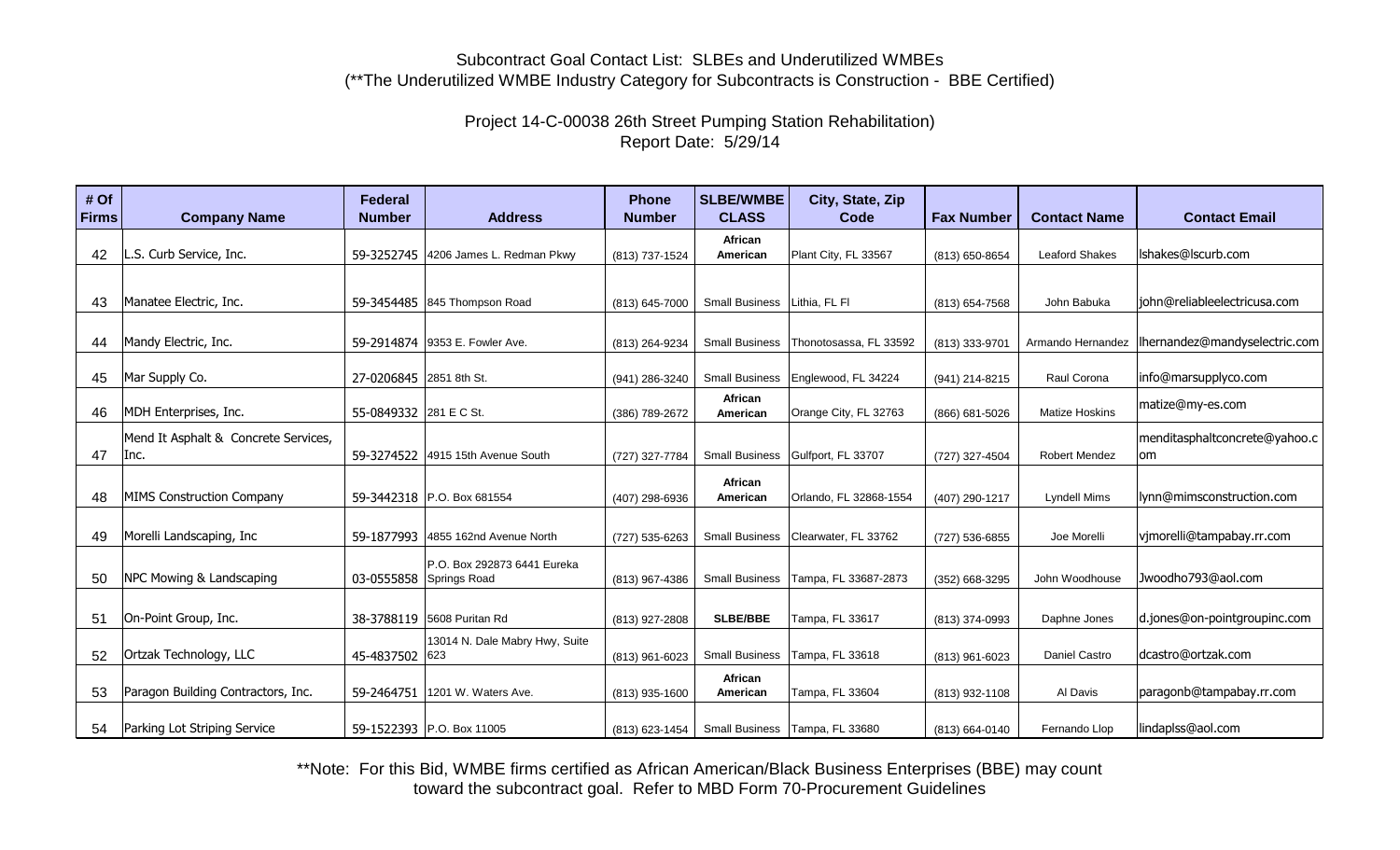# Project 14-C-00038 26th Street Pumping Station Rehabilitation) Report Date: 5/29/14

| # Of<br><b>Firms</b> | <b>Company Name</b>                | <b>Federal</b><br><b>Number</b> | <b>Address</b>                 | <b>Phone</b><br><b>Number</b> | <b>SLBE/WMBE</b><br><b>CLASS</b> | City, State, Zip<br>Code | <b>Fax Number</b> | <b>Contact Name</b>    | <b>Contact Email</b>                     |
|----------------------|------------------------------------|---------------------------------|--------------------------------|-------------------------------|----------------------------------|--------------------------|-------------------|------------------------|------------------------------------------|
| 55                   | Powell Concrete, LLC               |                                 | 83-0467921 1410 Swift Ct.      | (863) 438-4454                | <b>SLBE/BBE</b>                  | Kissimmee, FL 34759      | (863) 496-1227    | <b>Earl Powell</b>     | powellconcrete1@yahoo.com                |
| 56                   | Prime Electric, LLC                | 20-1137443                      | 1229 W. Main St                | (352) 728-5966                | African<br>American              | Leesburg, FL 34748       | (352) 728-5921    | Wylie Hamilton         | wylie@primeelectricllc.net               |
| 57                   | Ralph A. Philbrook, III LLC        |                                 | 61-1460231 3316 Bainbridge Dr. | (727) 847-3766                | <b>Small Business</b>            | Holiday, FL 34691        | (727) 845-3567    | Ralph Philbrook III    | philbrook3llc@aol.com                    |
| 58                   | Rejas Iron Works, LLC              |                                 | 26-4701980 104 W. Hanlon St.   | (813) 237-1442                | <b>Small Business</b>            | Tampa, FL 33604          | (813) 315-6151    | <b>Miguel Martinez</b> | miguel@rejasironworks.com                |
| 59                   | Rhythms Electric Corporation       |                                 | 27-3150153 433 37th Ave NE     | (727) 460-8779                | <b>Small Business</b>            | St. Petersburg, FL 33704 |                   | <b>Mathew Krchmar</b>  | rhythmselectric@me.com                   |
| 60                   | <b>SJM Electric Corporation</b>    | 20-4183090 B201                 | 333 North Falkenburg Rd, Suite | (813) 684-7459                | <b>Small Business</b>            | Tampa, FL 33619          | (813) 654-0420    | Scott Mroczkowski      | tami@sjmelectric.com                     |
| 61                   | Slentz Electric, Inc.              |                                 | 59-1996013 1202 Gary Ave       | (941) 722-9227                | <b>Small Business</b>            | Ellenton, FL 34222       | (941) 722-3318    | George Perry           | georgeperry2@gmail.com                   |
| 62                   | Sterling Silver Scape & Sod, Inc.  |                                 | 59-3171150 P.O. Box 450459     | (407) 846-3225                | African<br>American              | Kissimmee, FL 34745      | (407) 846-3207    | <b>Sterling Blake</b>  | dahlia@sterlingsilverlandscaping.<br>com |
| 63                   | Suca Pipe Supply, Inc.             |                                 | 59-2499571 P.O. Box 272482     | (813) 249-7902                | <b>SLBE/BBE</b>                  | Tampa, FL 33618          | (813) 249-7384    | Secedrick McIntyre     | slmau44@yahoo.com                        |
| 64                   | Suca Pipe Supply, Inc. One         |                                 | 26-3669556 4910 Lowell Road    | (813) 249-7902                | <b>SLBE/BBE</b>                  | Tampa, FL 33624          | (813) 249-7384    | <b>Ashley McIntyre</b> | mactwinau1@yahoo.com                     |
| 65                   | Sunbelt Sod & Grading Company      |                                 | 13-4250933 819 - 9th St. N.E.  | (813) 641-9855                | <b>Small Business</b>            | Ruskin, FL 33570         | (813) 645-7263    | Lesley Silva           | sunbeltsod@verizon.net                   |
| 66                   | Sunrise Utility Construction, Inc. |                                 | 59-3034012 P.O. Box 272293     | (813) 949-3749                | <b>Small Business</b>            | Tampa, FL 33688-2293     | (813) 949-0408    | Lisa Nehrboss          | LMNBOSS@AOL.COM                          |
| 67                   | Tagarelli Construction, Inc.       | 59-3339407 P.O. Box 681         |                                | (727) 937-6171                | <b>Small Business</b>            | Tarpon Springs, FL 34689 | (727) 937-6172    | Michael Tagarelli      | tagarelli@verizon.net                    |
| 68                   | TAMCO Electric, Inc.               | 59-1396630 P.O. Box 579         |                                | (813) 986-3472                | <b>Small Business</b>            | Tampa, FL 33614          | (813) 986-5979    | <b>Steven Moates</b>   | atrujill@tampabay.rr.com                 |